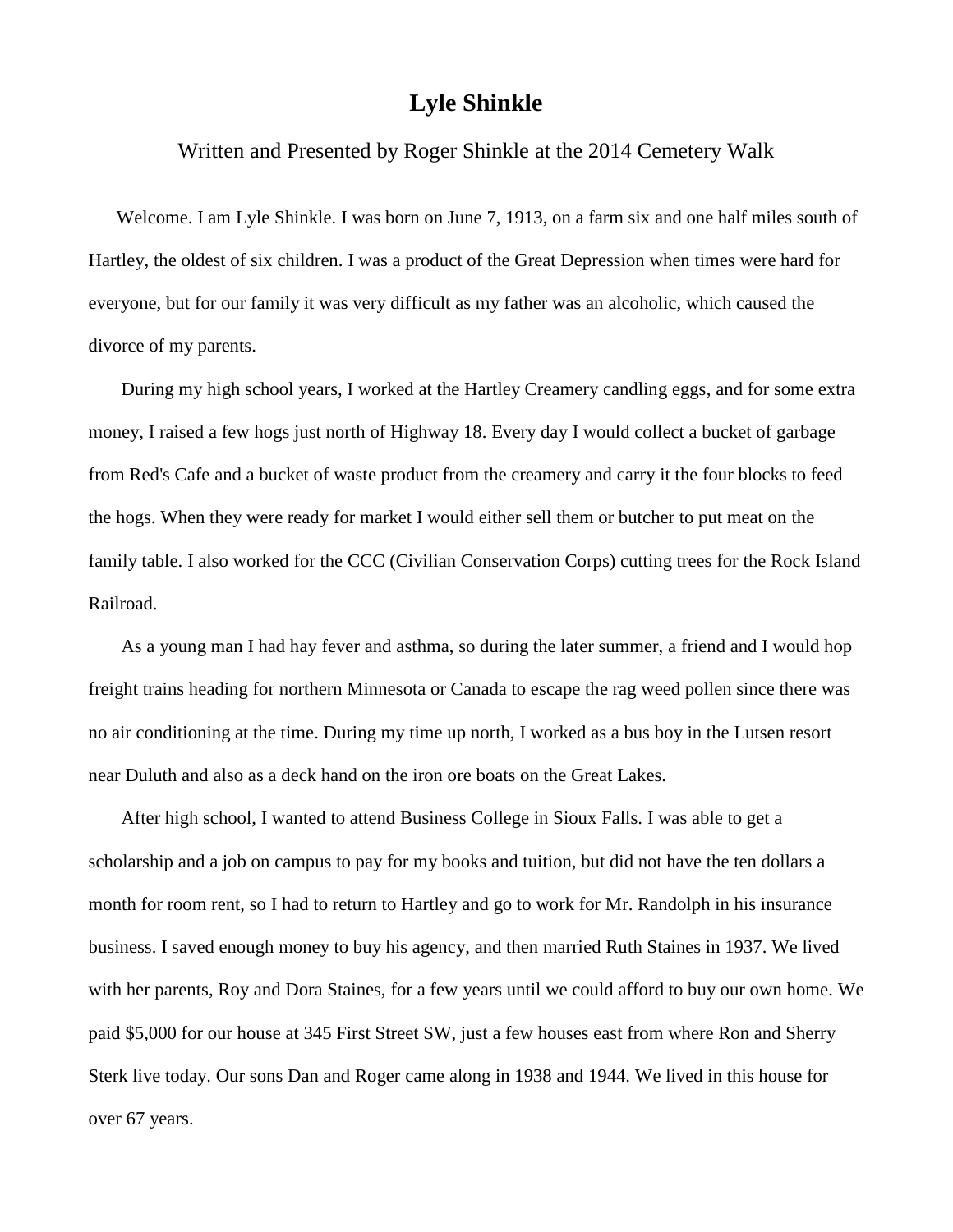My first office was in the basement under Pippy's cafe and later we moved up to the building where Cmelik Law Office is now. I also sold real estate and did income tax work for many farmers and town folks as well. When WWII started, I volunteered but was not accepted due to my allergies and asthma.

About this time I became the Hartley City Clerk. This was back before city managers, but the role was about the same. I was responsible for the city council meeting minutes, the light plant (before REA), the water system, sewer plant, street department, cemetery and the airport. This was a very busy time in my life. I learned to fly and helped start the Strato Flying Club, which had two aircraft. The airport was busy with ten planes based there, and I was responsible for the gas concession as well. Roger and Dan helped me mow around the hangars and runway lights and later both of the boys learned to fly there. I enjoyed giving people plane rides and have the names of some of you, your parents or grandparents in my log books.

In addition to work, I always found time for church activities. I was active in the Methodist church as a board member and also sang in the choir for 65 years. I was a member of Kiwanis and helped with the Boy Scouts by driving a car load of scouts to Chicago for a field trip

In the late 1950's I bought Doc Hamilton's (the city attorney) 1941 Chris Craft boat. It was a classic barrel back beautiful wooden boat. We gave many rides and Dan and Roger taught countless kids to water ski during the summers until the early 60's when it was demolished in a bad storm. We acquired other boats to continue the summer fun on Lake Okoboji.

I enjoyed traveling and Ruth and I were able to join an Air Stream caravan to Mexico for two months one winter. We traveled to many states in the USA and Alaska and I also made a trip to Europe with a local tour group.

After 30 years as city clerk, I retired from the city and sold the insurance business to Treimer's. I needed to stay busy, so I raised and sold Christmas trees, became president of Meals on Wheels, took up bowling and golf and served on the planning and zoning board. When I was in my 70's, I rode my